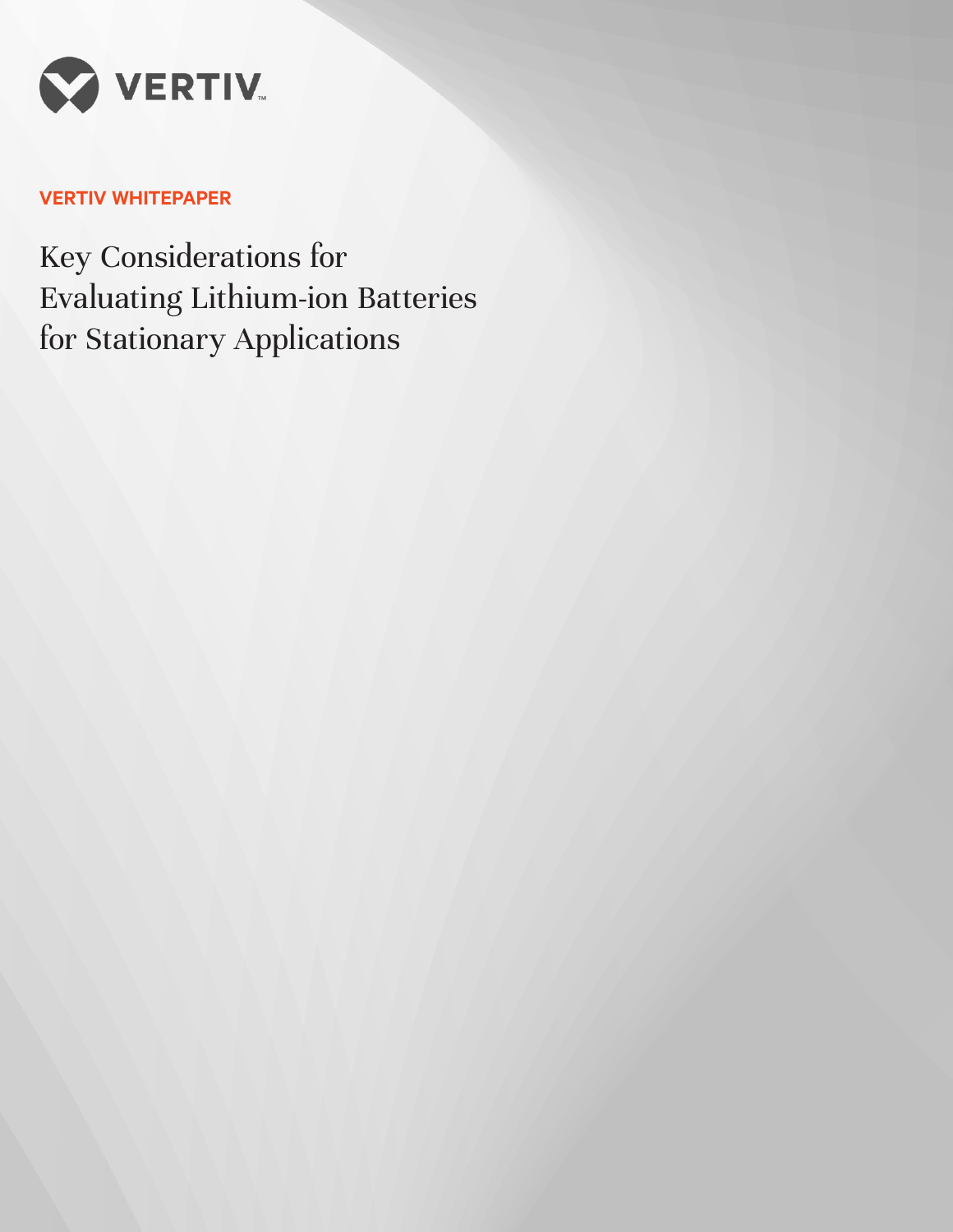Lead-acid batteries have long been the default backup power choice for the uninterruptible power supplies (UPS) that ensure the availability of data centers, communications equipment, and industrial processes.

While they provide the power and reliability required for these applications, when supported with appropriate monitoring and maintenance practices, they have traditionally been regarded as the weak link in the critical power chain. They tend to be high maintenance, heavy and require frequent replacement.

Now, lithium-ion batteries have emerged as a viable alternative and a growing number of users are evaluating this technology for UPS applications in mission-critical environments. As a leading global provider of critical infrastructure systems, Vertiv has worked with a range of customers considering lithium-ion batteries to address key considerations they face when deciding whether to move forward with this technology.

A summary of this information is presented in the companion document, *Frequently Asked Questions About Using Lithium-ion Batteries in UPS Applications*.

## **Life Expectancy for a Lithium-ion Battery in a Stationary Application**

One of the key attractions for moving to lithium-ion batteries is the battery life being multiples of what is possible with lead-acid batteries. Yet, with limited operating data in UPS applications available today, it's natural for potential users to question how long lithium-ion batteries will actually last.

To address this question, it's necessary to first understand how lithium-ion batteries degrade under normal circumstances. They have two largely independent modes of degradation: *calendar life* and *cycle life*.

Calendar life describes how the capacity will decline and how the resistance will increase over time. For calendar life, the operating temperature of the battery is the most important factor in determining how long it will last. Heat can accelerate degradation and cooler temperatures minimize degradation.

As for cycle life, the term itself is easily understood but projecting cycle life of a lithium-ion battery is not as simple as it would seem. This is because different characteristics of the cycle determine how damaging that cycle is to the battery.

A baseline test in the lithium-ion industry is to fully discharge the battery in one hour and then recharge it fully in one hour at room temperature (25°C / 77°F). For high-quality cell designs, this is an easy test that will result in thousands of cycles before the cell reaches 80% of its initial capacity. However, cycle life is typically quite sensitive to the charge and discharge rates and other factors. A summary of the key factors that influence cycle life is shown in Figure 1.

| <b>Cycle Parameter</b>       | Influence on Cycle Life | <b>Description</b>                                                                                                                                                                                                                                                                                           |
|------------------------------|-------------------------|--------------------------------------------------------------------------------------------------------------------------------------------------------------------------------------------------------------------------------------------------------------------------------------------------------------|
| Charge / Discharge Rate      | Significant             | Charging or discharging a battery at rates higher than it was designed for will shorten its cycle life<br>considerably                                                                                                                                                                                       |
| Depth of Discharge           | Moderate                | Partially discharging a battery before recharging is less damaging than discharging it completely                                                                                                                                                                                                            |
| Temperature                  | Moderate                | While a warmer battery will have less resistance and lower self-heating rates, cooler operating temps are<br>generally better for life. Many lithium-ion batteries are also sensitive to charging at cold temps (usually<br>below freezing) but this is generally not a concern for data center applications |
| State of Charge (SOC) Window | Minor                   | When using a battery at partial depth of discharge, cycling it near completely full (100% SOC) or completely<br>empty (0% SOC) is more damaging than specifying an operating window at partial states of charge                                                                                              |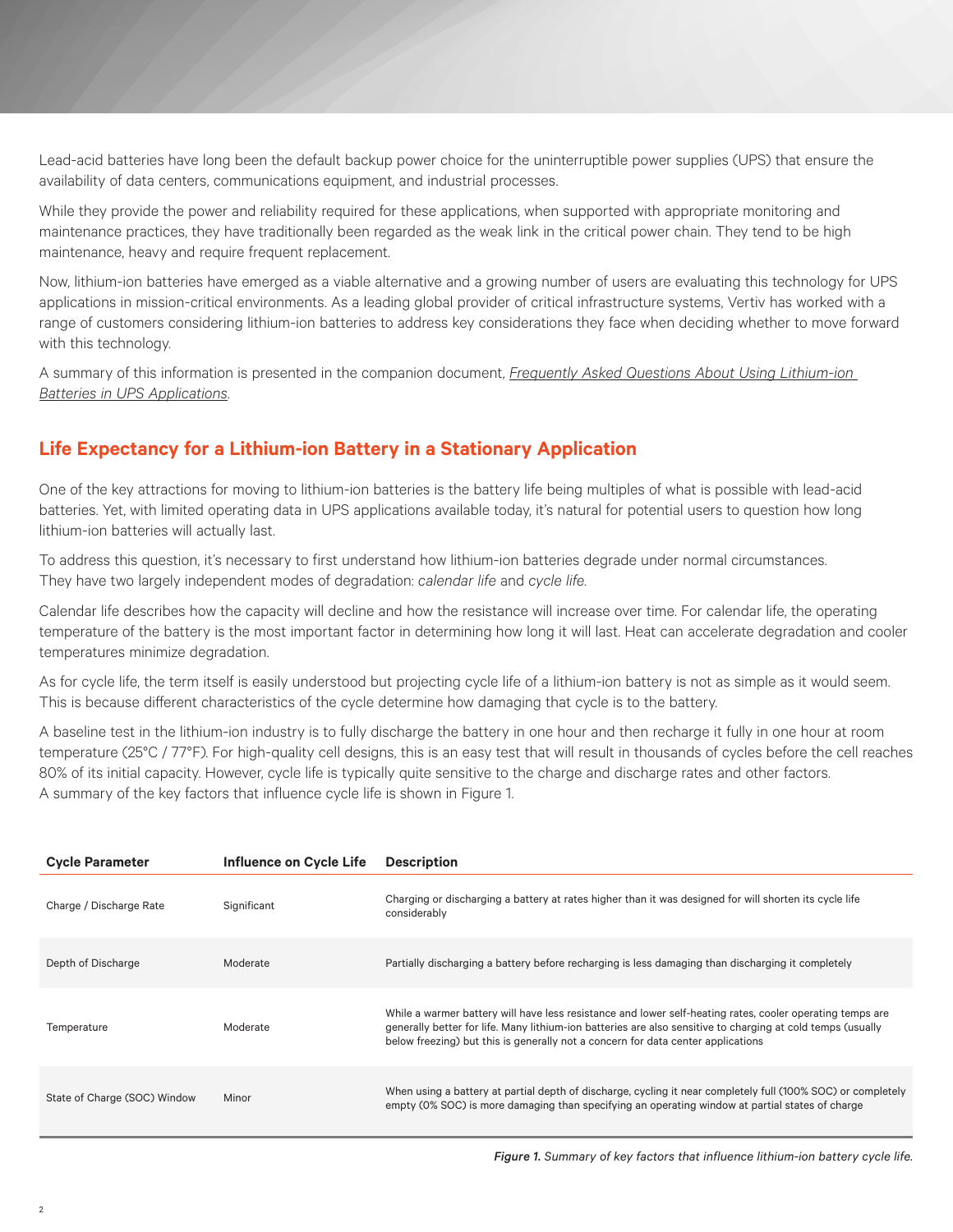

In data center applications, calendar life is typically the primary driver because battery cycling is infrequent. The exception to this would be when UPS batteries are being used to support site energy management or providing grid services to the local electricity distribution network. Those applications are outside the scope of this paper. In conventional use cases, the batteries are idle for most of their operating life.

To assess calendar life, cell manufacturers typically store batteries at different temperatures for long periods of time and periodically check their remaining capacity. Charting this data provides a relationship between time, temperature and remaining capacity. After enough data has been collected, it's possible to fit the data to a generally accepted equation for calendar life which has been proven over decades of lithium-ion battery field experience. An example of a lithium-ion battery calendar life chart is shown in Figure 2.



#### **Li-ion Remaing Capacity**

*Figure 2. Lithium-ion battery calendar life chart.*

Figure 2 shows that 80% of initial capacity remains after about ten years at temperatures of 23°C (73°F) for the particular lithium-ion battery tested. Different lithium-ion batteries will have different rates of degradation. What is important is that 80% capacity is not a significant milestone in the life of a lithium-ion battery because the rate of annual degradation is slowing down around 80% and will continue to degrade predictably. The next section will cover how the remaining capacity and battery resistance influence the runtime in a specific application.

### **Projecting Future Runtimes for Lithium-ion Batteries**

One of the most common questions potential users of lithium-ion batteries have concerns the impact of battery age on projected run times. This concern is reflected in a common question: *Is a lithium battery susceptible to surprise failures late in life similar to lead-acid batteries?*

To address this question, it's important to consider the previous discussion on lithium-ion battery degradation as well as the design of the electrodes in each cell of the battery system. A lithium-ion battery cell can be tailored to different performance objectives by the manufacturer and one key trade-off is between how fast you can charge or discharge the battery and how much energy it holds. The extreme ends of these trade-offs are summarized in Figure 3.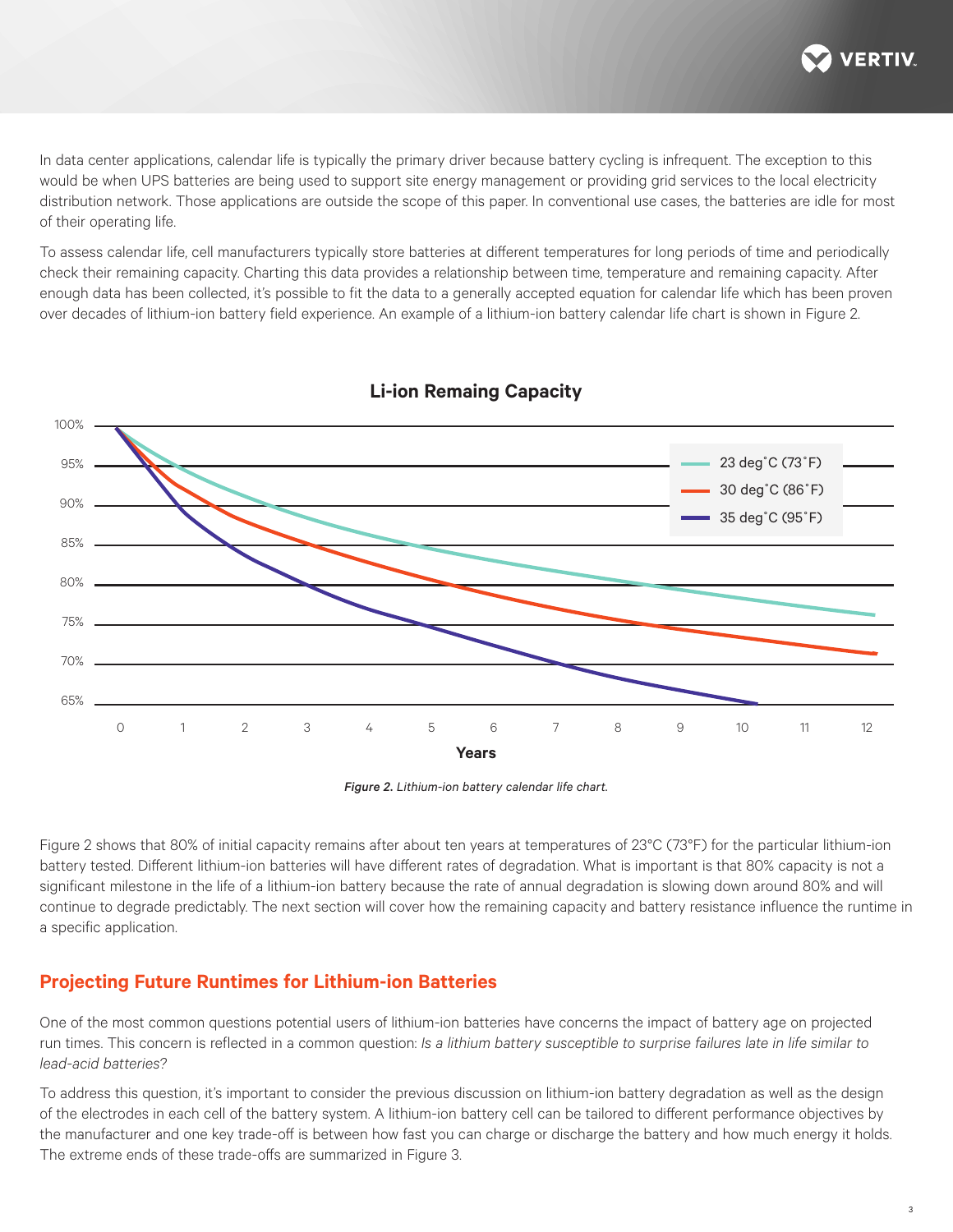| <b>Performance Metric</b> | Cell optimized for energy density                                                                                                                                                                                                          | Cell optimized for power                                                                                                                                                                                                                |
|---------------------------|--------------------------------------------------------------------------------------------------------------------------------------------------------------------------------------------------------------------------------------------|-----------------------------------------------------------------------------------------------------------------------------------------------------------------------------------------------------------------------------------------|
| Energy density            | Today's lithium-ion technology can produce cell energy densities as<br>high as 600 Wh/liter, which enables a very small footprint, but these<br>batteries can't discharge their energy very quickly.                                       | Cells optimized for power performance make compromises on<br>energy density. In extreme cases, the energy density of these cells<br>can be just half of the high energy alternatives.                                                   |
| Rate capability           | A cell optimized for energy density may take an hour or more to<br>fully discharge at its fastest sustainable rate.                                                                                                                        | Cells optimized for power can achieve full discharge in a few minutes<br>without damaging the battery.                                                                                                                                  |
| Electrical resistance     | The internal resistance of these batteries is considerably lower than<br>lead-acid batteries but high compared to a lithium-ion power battery.<br>If they are charged or discharged at their maximum rate, more heat<br>will be generated. | The electrode design parameters that lead to high power capability<br>also yield very low cell resistance, so these batteries generate less<br>heat, even during fast cycling.                                                          |
| Relative cost             | These cells are less expensive to manufacture and are generally<br>produced in higher volumes. Market reports touting lower battery<br>prices in terms of \$/kWh are almost always referring to batteries<br>of this type.                 | The electrodes in high power cells are more difficult to manufacture<br>and have additional cost drivers in the design. High-power batteries<br>are typically much more expensive for the same amount of capacity<br>(measured in kWh). |

*Figure 3. Trade-offs involved in optimizing lithium-ion cells for power and density.*

For a UPS application, the key design objective for the battery manufacturer is to provide the required runtime at the lowest possible cost. As a result, most UPS solutions in the market today tend to use cells that are more optimized for energy density and cost and don't usually employ cells that are inherently more capable of fast discharges. This also means that the chosen lithium-ion cells don't have the lowest possible internal resistance and tend to experience considerable temperature increases when they are discharged in less than 10 minutes.

When analyzing runtimes for a lithium-ion battery in a UPS application, it's important to understand the characteristics of the cells being used because the end of discharge could be caused by the battery reaching minimum voltage, the battery reaching maximum temperature or the battery running out of energy due to its capacity limitations. In many cases, the condition that causes the discharge to end is also different at different loads.

Projecting runtime ten years in the future adds yet another level of difficulty. Contrary to popular belief, remaining capacity in the battery as it ages may not be what limits your runtime, particularly at high loads. In addition to losing capacity, lithium-ion batteries also experience increases in their internal resistance over their life and this leads to larger voltage drops and more self-heating than when they were new. As a result, the battery manufacturer should know not only how capacity declines but also how resistance increases according to the battery's operating history and number of years in service.

Although runtime analysis for lithium-ion batteries can be complex to get right, users generally don't face the risk that the battery might suddenly give them half the runtime they were expecting or were promised by the specifications. According to IEEE recommended practice on VRLA batteries (1188), lead-acid batteries need to be replaced when they reach 80% of their original capacity. That's because the remaining capacity falls off very quickly after that point. That failure mode doesn't happen with lithium-ion technology which tends to fade gradually and predictably.

## **Lithium-ion Battery Safety**

Lithium-ion batteries have a few known conditions that can lead them to ignite or release gases if the internal pressure gets too high. Knowing these risk conditions and controlling them is the purpose of the battery management system (BMS).

For any product with safety relevance, good system integration practice starts with understanding the probability and severity of each potential failure mode. In the case of lithium-ion batteries, the riskiest abuse conditions are generally overcharge, overheating and short-circuiting of the battery cells. Each of these conditions can cause the electrolyte in a lithium-ion battery to decompose into gases or, in extreme cases, to ignite.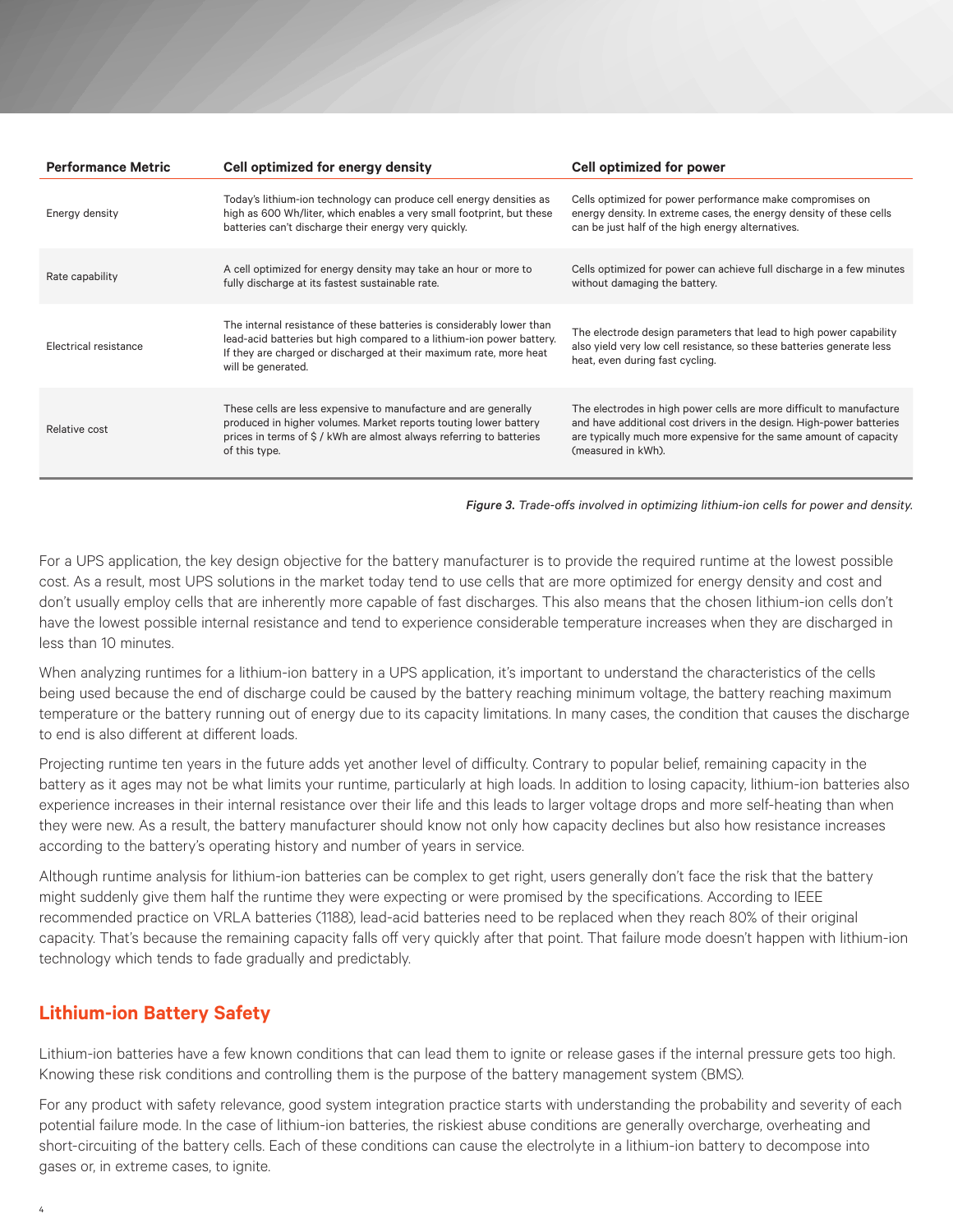

While some battery manufacturers make claims about the safety of their batteries based on the chemistry used in the cathode or anode, lithium-ion battery failures almost always start in the electrolyte and virtually all cells that are commercially available today use a flammable electrolyte. This is not to say that the chemistry of the cathode and anode do not influence battery safety. Those material choices can drive significant differences in the intensity of a failure, but it would be wrong to suggest that any lithium-ion cell is immune to the risks of abusive operating conditions.

To characterize any cell design's response to abusive operating conditions, the lithium-ion industry has developed a series of tests to assess safety risks. The most well-known of these is the nail penetration test. The purpose of a nail test is not to assess the effects of physical damage to a cell. The nail is inserted through all the electrodes because this causes an immediate short circuit across the entire cell. The resulting energy discharge is extremely fast and leads to the nail becoming so hot that it will ignite the electrolyte in a poorly designed cell.

Other tests are used to study the effects of other failure modes and when all the cell-level abuse tests are complete, the system integrator can determine the operating limits that ensure safe operation of the system.

The primary purpose of the BMS is to implement controls that keep the battery within its safe operating range. This involves continuous measurement of cell voltages, system temperatures and battery current in addition to other parameters.

When the BMS senses that the battery is approaching one of its operating limits, a warning is communicated to the connected power device such as a UPS. If the UPS doesn't react appropriately to keep the battery within its permissible operating boundaries, the BMS can disconnect the battery from the load or charger to maintain safety. The functionality and effectiveness of the BMS itself are also verified by the testing necessary to achieve UL or CE certification of the battery system.

Since the BMS plays such an important role in the safety of a lithium-ion battery system, redundancy within the BMS itself is an important design consideration. For example, many BMS designs have a hardware circuit that will operate the battery disconnect if there's a software malfunction in the BMS's processor. Key sensor values are also often measured in multiple ways and compared to confirm that the measurements are reliable. Finally, the UL1973 requirements for using lithium-ion batteries in a UPS application requires a functional safety analysis of the BMS design. Functional safety analysis is a systematic means of ensuring a control system behaves as intended and the principles have been applied in the aviation industry for more than 20 years. While these safety assurance methods are relatively new to data center equipment, there's no doubt that certified BMS designs are built on a very solid foundation of reliability.

Some operating thresholds in the BMS also consider more than just safety. In UPS applications, the thermal limit of the battery is a good example. Generally speaking, the BMS in data center applications has a temperature limit which is well below the level necessary to ensure safety because life considerations are also involved in setting that threshold. Therefore, a case of the BMS disconnecting a battery does not necessarily mean that safety was in question.

While a well-engineered BMS provides a high degree of confidence regarding lithium-ion battery safety, the one significant risk that it can't control is the battery being in the presence of fire. It's impossible to guarantee that a lithium-ion battery cabinet will never be in a building that catches fire for reasons that have nothing to do with the battery. This reality has recently driven the considerable expansion of fire codes related to lithium-ion batteries.

### **The Impact of Fire Codes on Lithium-ion Battery Deployment**

In some parts of the world, recent fire code changes have brought increased attention to battery safety. In particular, the National Fire Protection Association (NFPA) in the United States has been driving new regulations which are gradually being adopted in various jurisdictions. While these initiatives should be applauded for their intent to ensure safety and weed less robust solutions from the market, the initial versions are not without their issues.

The new NFPA fire standards seem to be based on the assumption that lithium-ion battery fires are inevitable and show little awareness of the means battery manufacturers have for making lithium-ion batteries more resilient to abusive operating conditions.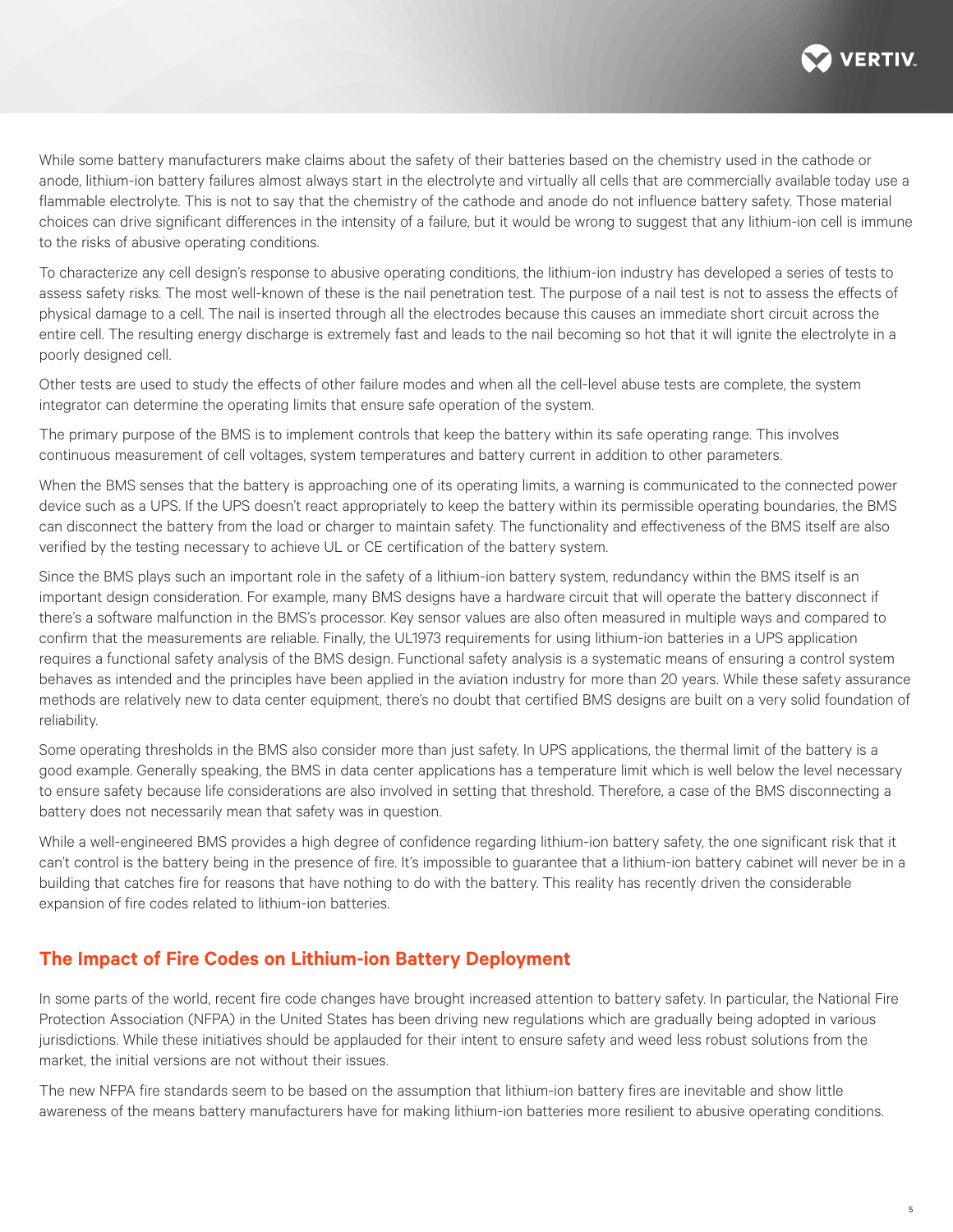To gain perspective, consider the development of lithium-ion batteries in the automotive market which was an early adopter of the technology. More than a decade ago, the automotive industry defined a series of safety tests for lithium-ion batteries and established clear pass / fail criteria. At the time the tests were established, many battery designs struggled to pass but the existence of stable requirements ultimately drove every battery manufacturer to comply or leave the market.

Today, stationary battery applications benefit from the safety developments already driven by the auto industry. At the same time, it's necessary to acknowledge that there are still lithium-ion battery designs in the market that cannot pass the more rigorous safety tests.

The greatest challenge with the evolving fire standards for stationary batteries, particularly in the U.S., is that some of the tests require the battery manufacturer to apply whatever means are necessary to ignite a battery fire, regardless of how extreme those conditions might be. In most cases, a fire is very difficult to start without first disabling the BMS.

It would be reasonable to expect that cells with stronger abuse tolerance or systems with better BMS functionality would be rewarded for their better safety performance but the initially specified fire tests for stationary applications don't consider the probability of a fire actually starting in a real application. They only require that a fire be started by any means necessary and then to observe the degree to which the resulting fire spreads. If a manufacturer cannot demonstrate through a UL9540A large-scale fire test that their system design prevents a fire from spreading, each battery cabinet must be installed with three feet of clear space on all sides, which effectively negates the floorspace benefits of that particular lithium-ion product in relation to lead-acid batteries.

Although these fire code requirements are still maturing, it is technically feasible to develop systems with today's lithium-ion cells that will prevent a fire from propagating outside its battery cabinet and those solutions will be rewarded with footprint advantages compared to others that must accept three feet of clear spacing. Over time, the regulations can be expected to stabilize and the better-performing solutions will likely gain market share.

### **Lithium-ion Battery Monitoring**

The BMS in a lithium-ion battery system is continuously monitoring numerous operating parameters to ensure safety. Since all this operating data is already stored in BMS memory, it is relatively simple for the BMS manufacturer to make the data available to external systems via a Modbus IP connection or some similar data acquisition protocol. This is a key advantage of lithium-ion batteries over lead-acid systems where any monitoring system needs to have its sensors installed.

When deciding what battery parameters to monitor externally, care should be taken not to record everything that the BMS makes available because valuable insights can be lost in excessive amounts of data.

Take battery cell voltages for example. In higher voltage battery systems, there are typically more than 100 cell groups for which the BMS has a voltage measurement, but the individual values are far less important than the consistency among all of those values. In some cases, the BMS will also provide the maximum and minimum cell voltages across the whole system and it's the difference between these two extremes that can provide a better indication of the battery's condition.

No current standards are governing what BMS data is available to an external monitoring system so it's impossible to define a monitoring strategy that will work in every case. Generally speaking, temperature data is meaningful, and data collected during a discharge or recharge event is much more valuable to assessing battery health than the operating data when the system is idle.

Additionally, some BMS models provide a state-of-health (SOH) variable which is the control system's overall assessment of where the battery is in its useful life. However, don't put too much trust in the SOH value without knowing how it's calculated because different BMS solutions in the market have substantial differences in the sophistication of the algorithm used to compute that value.

Finally, the best way to monitor a lithium-ion battery system in a data center also depends on how well integrated the BMS is with the UPS controller. There are operating advantages to the increased sharing of operating data between these two controllers and, in cases where a tighter integration has been achieved, it may be possible to monitor key battery data through the monitoring interface of the UPS.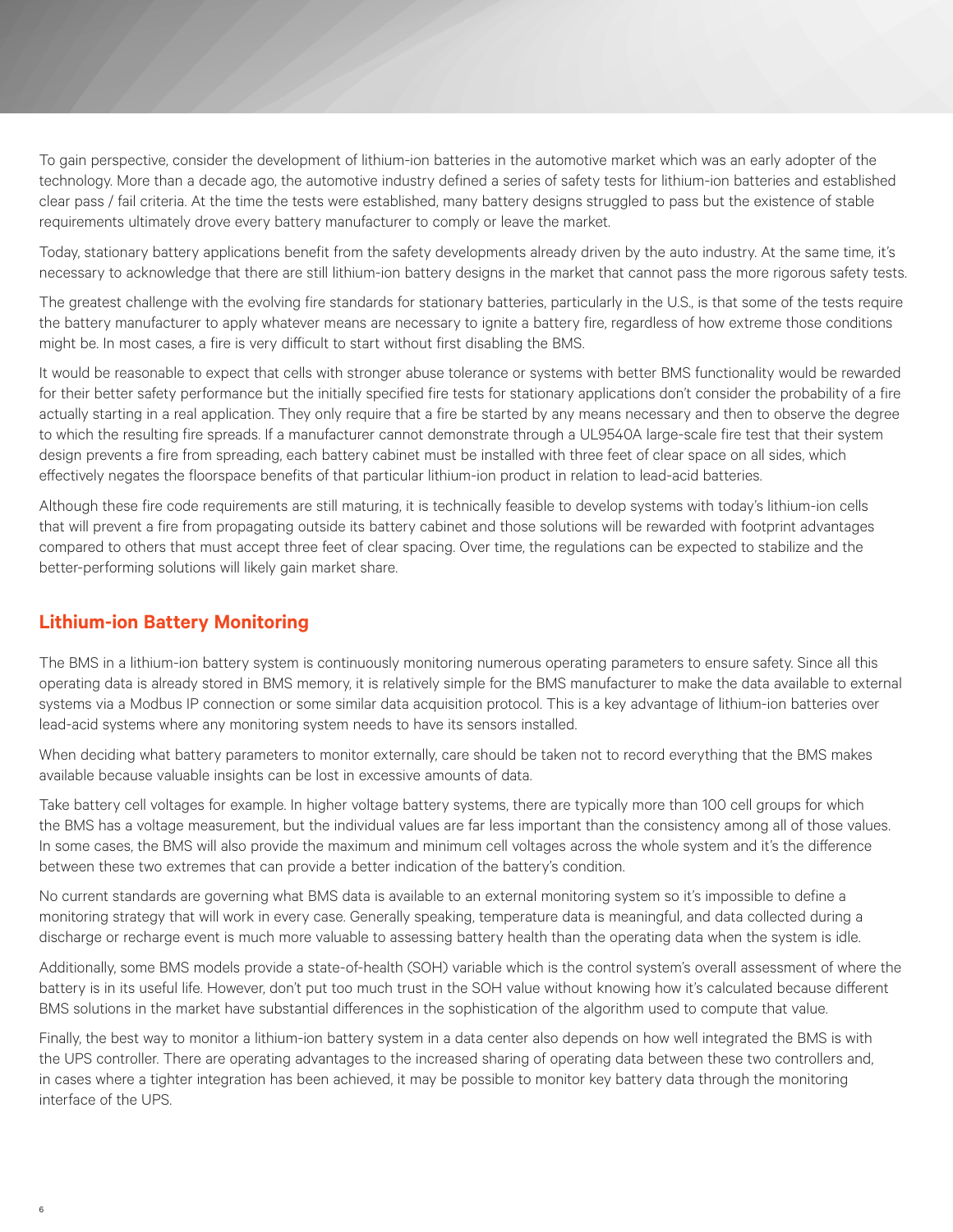

### **Installation, Maintenance and Disposal**

Some lithium-ion battery systems can be shipped mostly assembled while others require assembly on site. Purchasing a packaged system can save on installation costs and time.

The battery modules themselves should arrive factory tested but they may not all be at the same state of charge when they are delivered. The best practice is to give the BMS time to balance the voltage of all cells before commencing functional tests. Also, ensure the batteries are installed in a stable ambient temperature long enough to be thermally consistent as measured by the BMS before running a test discharge or charge cycle.

In general, maintenance frequency is lower for lithium-ion batteries compared to lead-acid batteries because the remote monitoring capabilities of the BMS enable condition-based maintenance and replacement. Degradation is also more predictable so the risk of a sudden drop in capacity is minimized.

Also, the terminals on a lithium-ion battery module are not subject to distortion as is the case with terminals on lead-acid batteries so retightening of the connections is not a persistent need. Your selected lithium-ion battery integrator should provide specific maintenance protocols based on the design of the system.

Lithium-ion batteries are recyclable and recycling costs are largely driven today by the disassembly process required to extract the cells from the overall construction. Recycling processes are steadily becoming more effective at extracting the valuable materials from a lithium-ion battery, improving the profit potential of recycling. This could drive costs down in the coming years.

While it's impossible to predict future costs, the lithium-ion recycling industry will be more mature by the time the current generation of lithium-ion batteries reach end of life and continues to benefit from the scale and experience of the automotive industry.

### **Making the Move to Lithium-Ion Batteries**

Lithium-ion batteries have reached a stage of maturity where they can be considered as a viable replacement for lead-acid batteries in UPS applications. Despite the lack of operating data available, calendar life testing indicates that lithium-ion batteries can deliver a significantly longer life than lead-acid batteries without an increased risk of failure when capacities fall below 80%. In addition to ensuring safety, lithium-ion battery management systems can help maximize battery life and minimize downtime by enabling continuous monitoring that supports condition-based maintenance. An experienced integrator can help you evaluate the total cost of ownership for lithium-ion batteries compared to lead-acid batteries for a particular application.